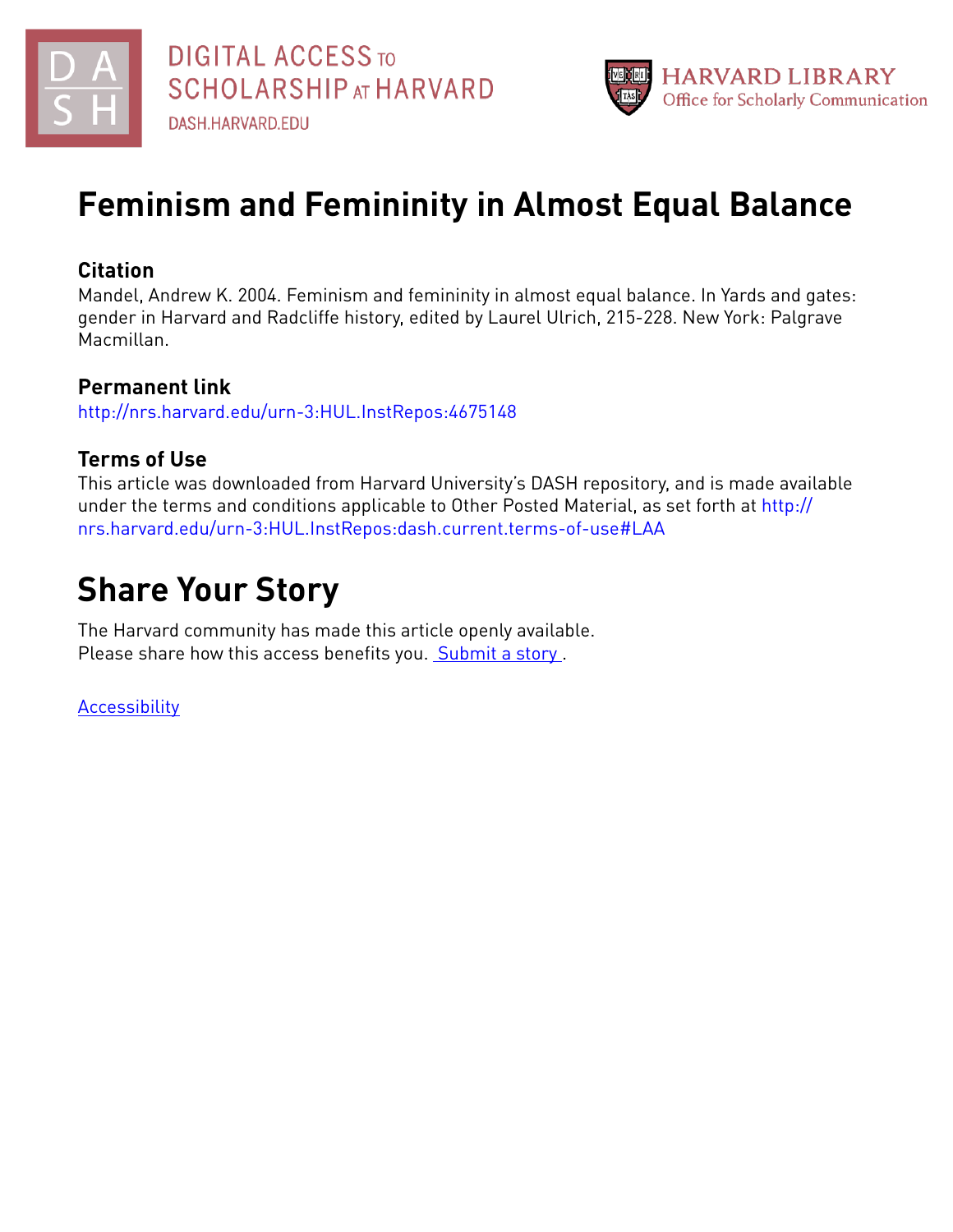## Feminism and Femininity in Almost Equal Balance

Andrew K. Mandel

At century's midpoint, Radcliffe College's leaders faced a dilemma of institutional proportions. Harvard, compelled by wartime necessity to mix women into its classrooms in 1943, soon found the arrangement efficient and surprisingly without objection among its notoriously stodgy alumni. Harvard's subsequent offer of permanent "joint instruction" in 1947 was at once joyous--gaining women access inside Harvard's gates had been Radcliffe's purpose since its inception in the 1870s--and frightening. Radcliffe officials worried that such an arrangement would eliminate Radcliffe's individuality, and ultimately its entire *raison d'être*. But by 1950 Radcliffe's leaders had refashioned their conception of the school's role. Radcliffe as an institution was more necessary than ever, its leaders argued, because it provided a space for women to nurture their separate identity within a mixed-sex environment. With this new theory in place--with coeducation not an admission of obsolescence but rather a new reason for Radcliffe to exist--the full merger of classes could move forward.

 This equal-but-separate system, in which women would attend rigorous classes with the men at Harvard but be content with different social opportunities at Radcliffe, was unrealistic. Radcliffe's model of separatism bred latent resentment. Many female students found less and less reason to be cloistered at Radcliffe when increased excitement and opportunity, as well as the college's own educational and social directives, pointed toward further union with men at Harvard.<sup>1</sup> Some Radcliffe students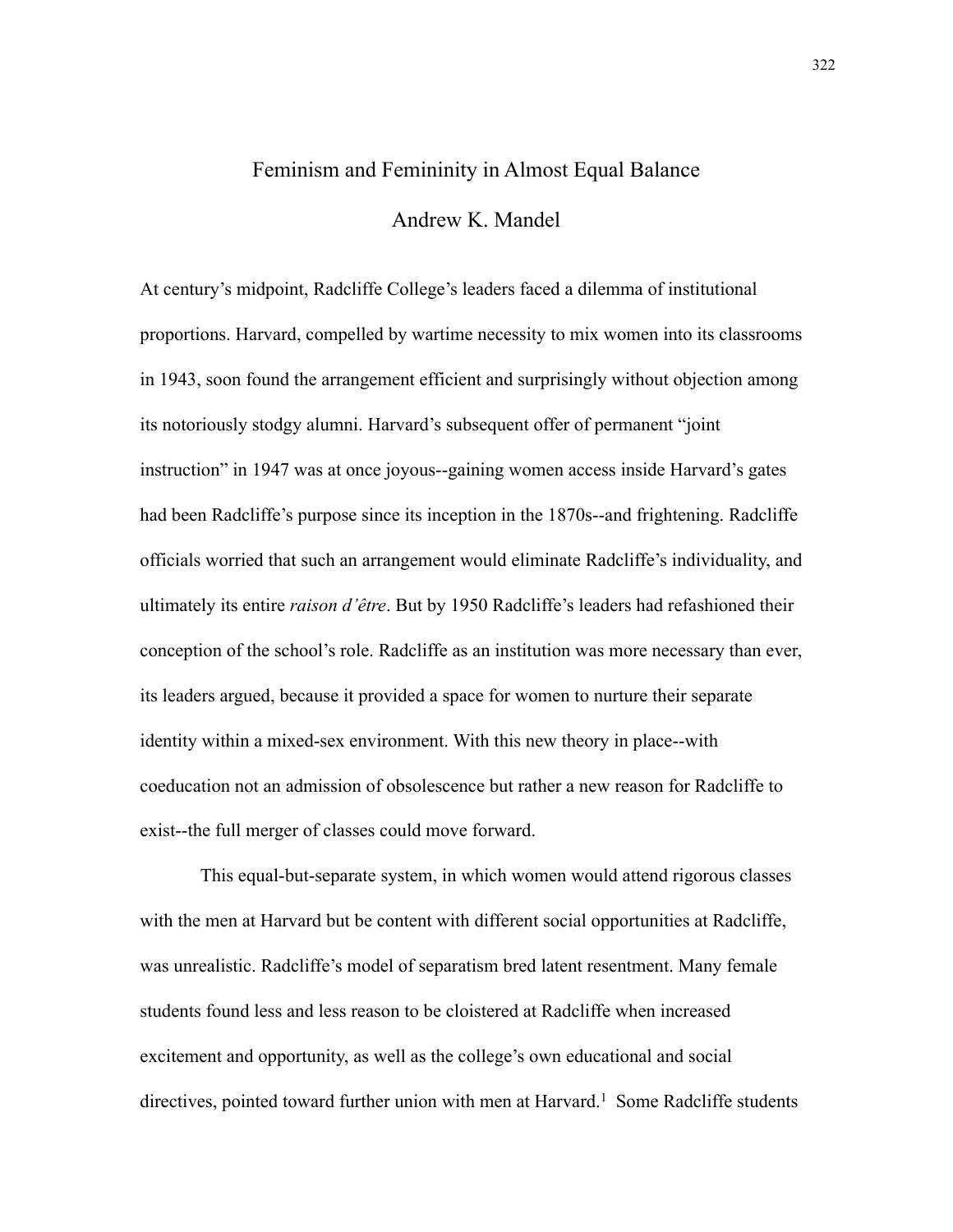began to abandon their alma mater and make their way into previously all-male sanctums. But in their quest for an integrated community, they had to learn new rules to gain entry; they had to balance their infamous intellectualism and self-described "feminism" with femininity in order to become, quite literally, "part of the club." The story of social integration and extracurricular merger at Harvard and Radcliffe shows how women tried to erase their in-between status as not-quite-equals, and how they ended up erasing women's distinct voices in the process. Despite popular belief about total complacency during the 1950s, the silencing of Radcliffe students did not escape the notice and outrage of some campus watchers, but it was not until the 1960s that compromise bloomed into consciousness-raising.

#### *Second-Class Citizens*

Throughout its early history, Radcliffe was Harvard's neglected, precocious, younger sister--mocked in the pages of the *Crimson* and the *Lampoon* for unsightliness and mannishness. When joint instruction emerged after a series of negotiations in the 1940s, the Radcliffe administration was excited about finally gaining the stability of a contractually guaranteed professoriat, but its students were wary of integration into the traditionally off-putting Harvard community. In fact, the student-run weekly, the *Radcliffe News,* reported soon after the deal was struck that if it had not been for the war, the student body would have protested the move, citing a desire to maintain a realm for educated women unfettered by men. "Under ordinary conditions, most Radcliffe students are opposed to coeducation, not only because it would necessitate a long walk to Harvard,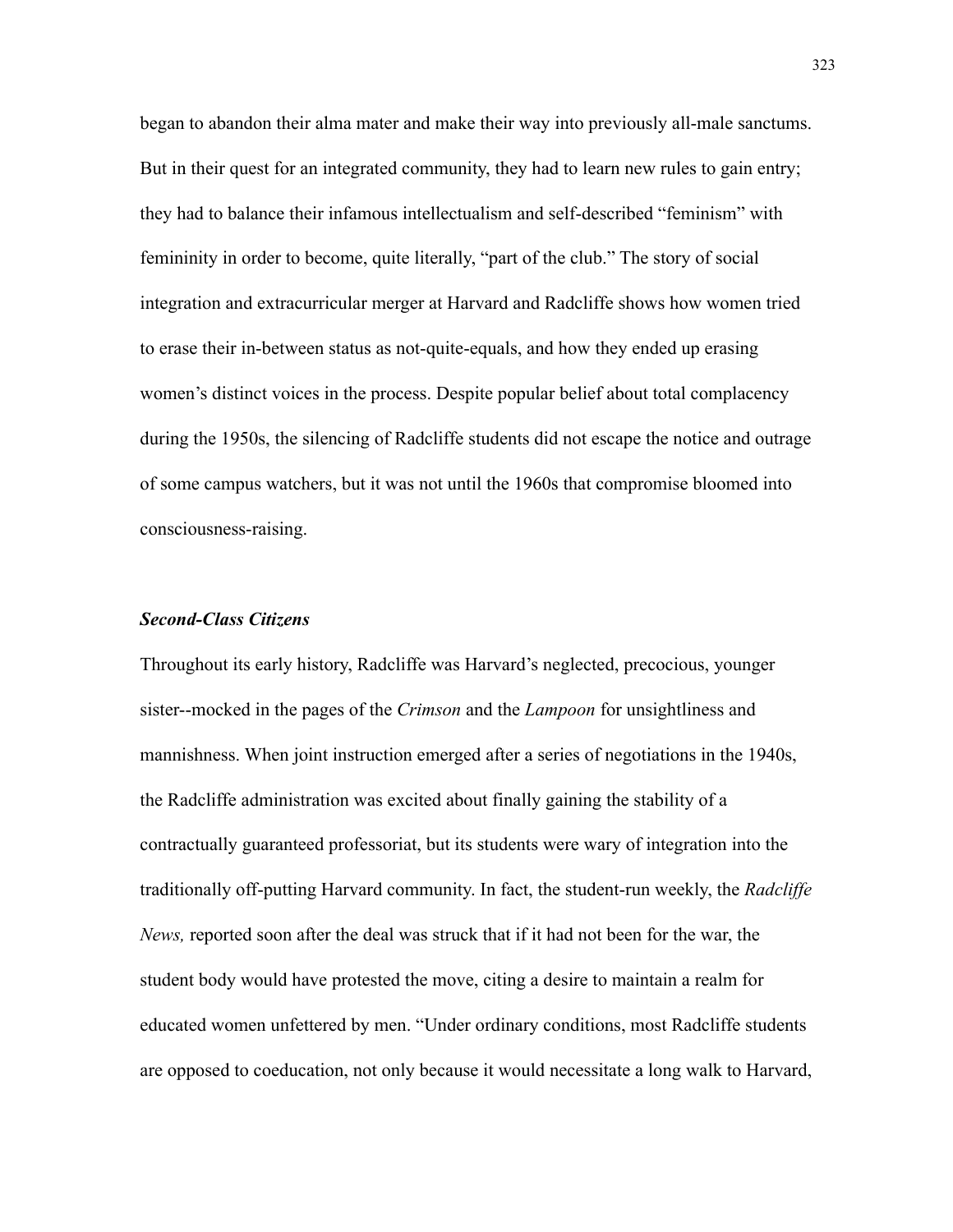time-consuming and unpleasant during most of the Cambridge winter; but also because it tends to limit the freedom and spontaneity of classroom and round-table discussions."[2](#page-16-1)

Three years later, the discomfort led to an assertion of women's rights. "Morale does not stay high nor enthusiasm for a given system of education strong when instructors always address their remarks solely to the men present and refer to themselves as 'Harvard instructors'--never as 'Harvard and Radcliffe'," student editorialists opined in a *Radcliffe News* piece titled "Radcliffe Is Annoyed.["3](#page-16-2) In 1947, as more female students poured into Harvard lecture halls thanks to increased "joint instruction," assigned seating arrangements for men prevented women from sitting just anywhere- and, as the *Radcliffe News* noted, "acoustics become notably bad when one is squatting on the floor behind the last row of seats.["4](#page-16-3) Female students were "embittered and frustrated" by the situation, noting that "no matter how fast they run between classes, they arrive to find the few seats that are theirs taken by the auditors. They pay their tuition, read their assignments and seldom cut lectures, but Harvard gets the seat." Even if Harvard was, as one dean put it, only "slightly coeducational," female students felt entitled to basic rights.<sup>5</sup>

### *Learning the Rules*

Though they clamored for seats in the classrooms, Radcliffe students knew that access to Harvard Yard did not connote equal opportunity. Some women called themselves "intruders" and "invaders," and they were known as such.<sup>6</sup> The first tenured female professor in Harvard's Faculty of Arts and Sciences, Helen Maud Cam, joined the History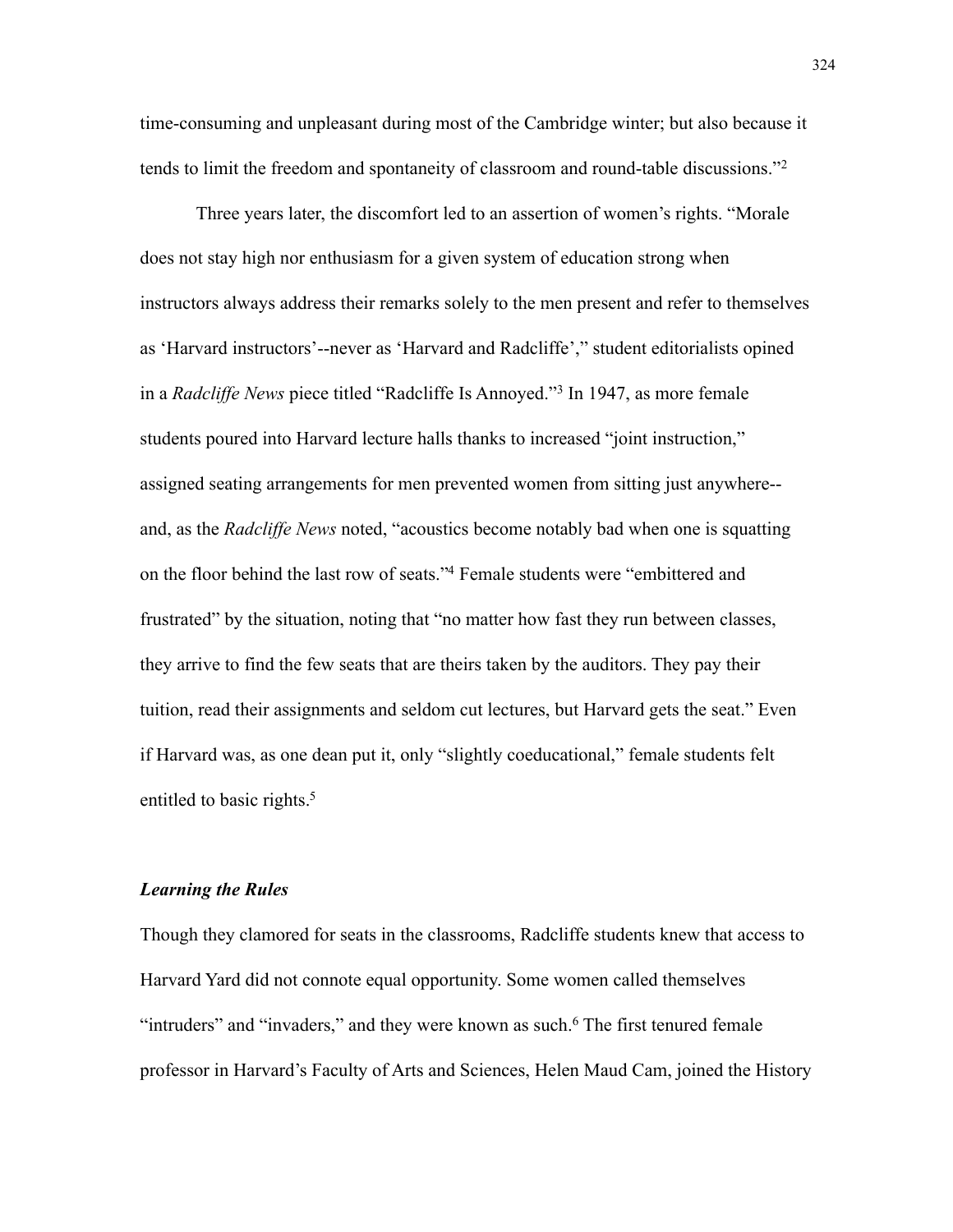Department in 1948. Her appointment, the Zemurray-Stone Chair, was financed by a grant to Radcliffe, not to Harvard. When Harvard officials refused to open the new Lamont Library to women in 1949, Radcliffe president Wilbur K. Jordan was satisfied that at least the larger Widener Library would be lifting all restrictions to Radcliffe students[.7](#page-17-1) Asking for full and equal access to traditionally all-male institutions felt like a labor in vain. "The . . . habits and ways of thinking of centuries, which all involve a distrust in woman's thinking apparatus, are not easily broken down," the *Radcliffe News* explained. "Once women realize the futility of it all this clamoring for instruction will cease.["8](#page-17-2)

Marriage loomed large in American society in the postwar era; spinsters and homosexuals both were scorned.<sup>9</sup> Each engaged senior at Radcliffe was presented with a ring of pink rosebuds at a June luncheon ceremony, and the first graduate to become a bride received a set of Radcliffe china. The first baby girl born to a member of the graduating class received a silver spoon and became the mascot of her mother's class. The class of 1948's ten-year anniversary survey showed that 93 percent of the class was married, averaged 2.3 children, and three out of four were "busy housewives.["10](#page-17-4) Radcliffe students were not thinking about the years after graduation, adopting a "cross that bridge when we come to it" stance. The Radcliffe yearbook from 1953 explains this day-by-day mentality: "The Korean war has had a decided effect on us--not only in that many of us are getting married early because of the menace of the draft, but also in our general attitude of dealing with things as they arise, with little real planning for the future.["11](#page-17-5) As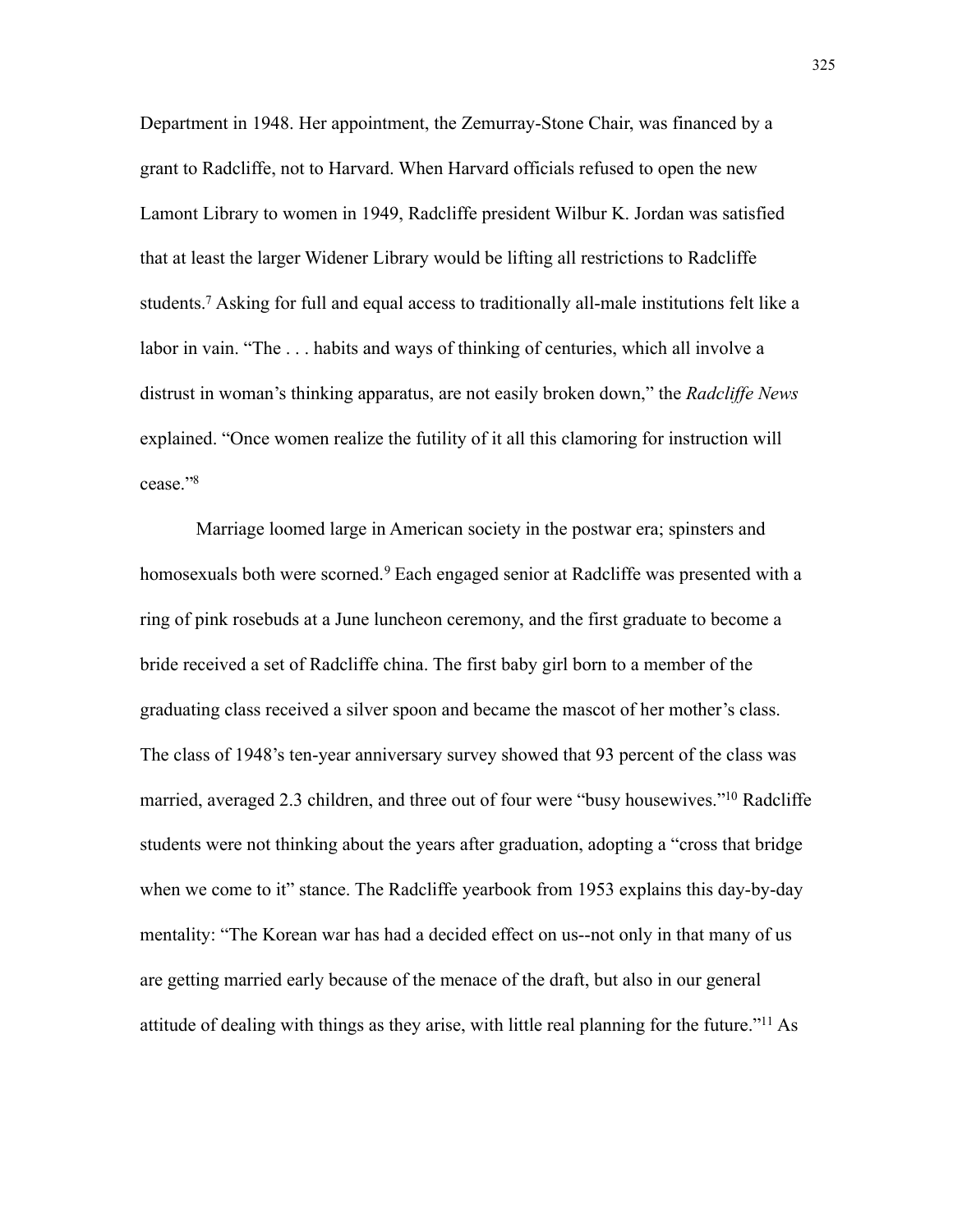Elaine Tyler May shows in a larger study of the period, marriage and domesticity became safe options in an unstable world.<sup>12</sup>

[See Image 15: Tea in a Radcliffe Dorm]

Radcliffe College officials encouraged their students to pursue the marriage route. In fact, in their ten-year anniversary survey, the class of 1948's greatest complaint was the lack of counseling, both vocational and personal.<sup>13</sup> The Harvard House system boasted faculty affiliates; Radcliffe dormitories were run by "House mothers," retired women unconnected with the networks that linked Harvard's seniors with their postgraduation employers. There was no official career advising at Radcliffe except for one interview during the last months of the senior year; the Appointment Bureau dealt largely with "placements" for summer jobs or temporary posts right after college. Those Radcliffe deans who did encourage academic pursuits were oriented toward Ph.D. work, stigmatized for loneliness and frigidity.<sup>14</sup> And though he told his students to finish college first, President Jordan's prescriptive messages regarding marriage were clear: "I should like to see you all married on the day after graduation."<sup>15</sup>

To be sure, with articles in the *Radcliffe News* every year featuring graduating seniors' vocational plans, students did not abandon the notion that any future was possible: "Some of us consider ourselves tomorrow's hope. Others just hope to be tomorrow's housewives," the yearbook editors wrote.<sup>16</sup> And, though officials clearly had their preferences about a woman's future, the college promoted the idea that every door

326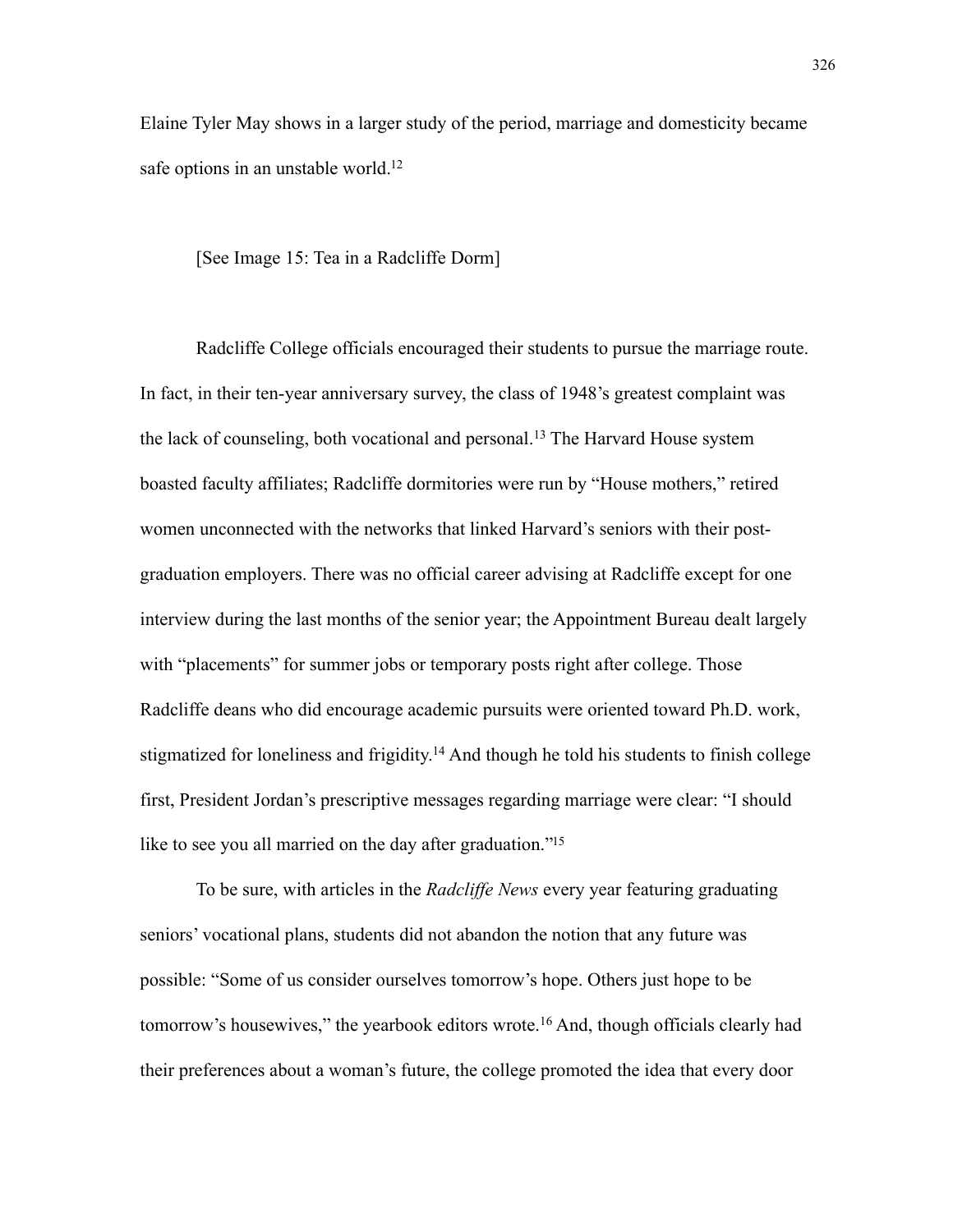was at least theoretically open. The Appointment Bureau frequently reported the various jobs secured by recent graduates — but the Bureau collected most of its data only six months after graduation, before women generally had children, or when they were working to help put a husband through graduate school. The Radcliffe Appointment Bureau's director also recognized serious costs of marrying: "employers seem to be more selective and, because they are more cost-conscious, are less willing to undertake the expense of training an employee who does not give some promise of continued success.["17](#page-17-11) Since marriage connoted giving up full-time employment, all graduates could do was to find "the best solution within a rigid framework."[18](#page-17-12)

### *"Strategic Pointers"*

Radcliffe students may have complained about seating arrangements, but they also began to cast themselves as helpless, seductive, and unconcerned with schoolwork. When Harvard announced that women would not be permitted to enter the newly built Lamont Library, the *Radcliffe News* did not fail to notice the restriction. But a winning song in a college contest, to the tune of *South Pacific's* "I'm in Love With a Wonderful Guy," illustrates the new Radcliffe shrug: "Tech men take us dancing in Boston / Dartmouth takes us to ski in Vermont / Yalies will wine us and Princeton men dine us / So who wants to get into Lamont?["19](#page-17-13) The *Radcliffe News* batted its eyes when Theodore Ropp, a visiting lecturer from Duke, offered the first few rows of his classroom to the "fairest flowers," his Radcliffe students. "Southern chivalry has become an exciting novelty in cold New England halls," the *News* wrote[.20](#page-17-14)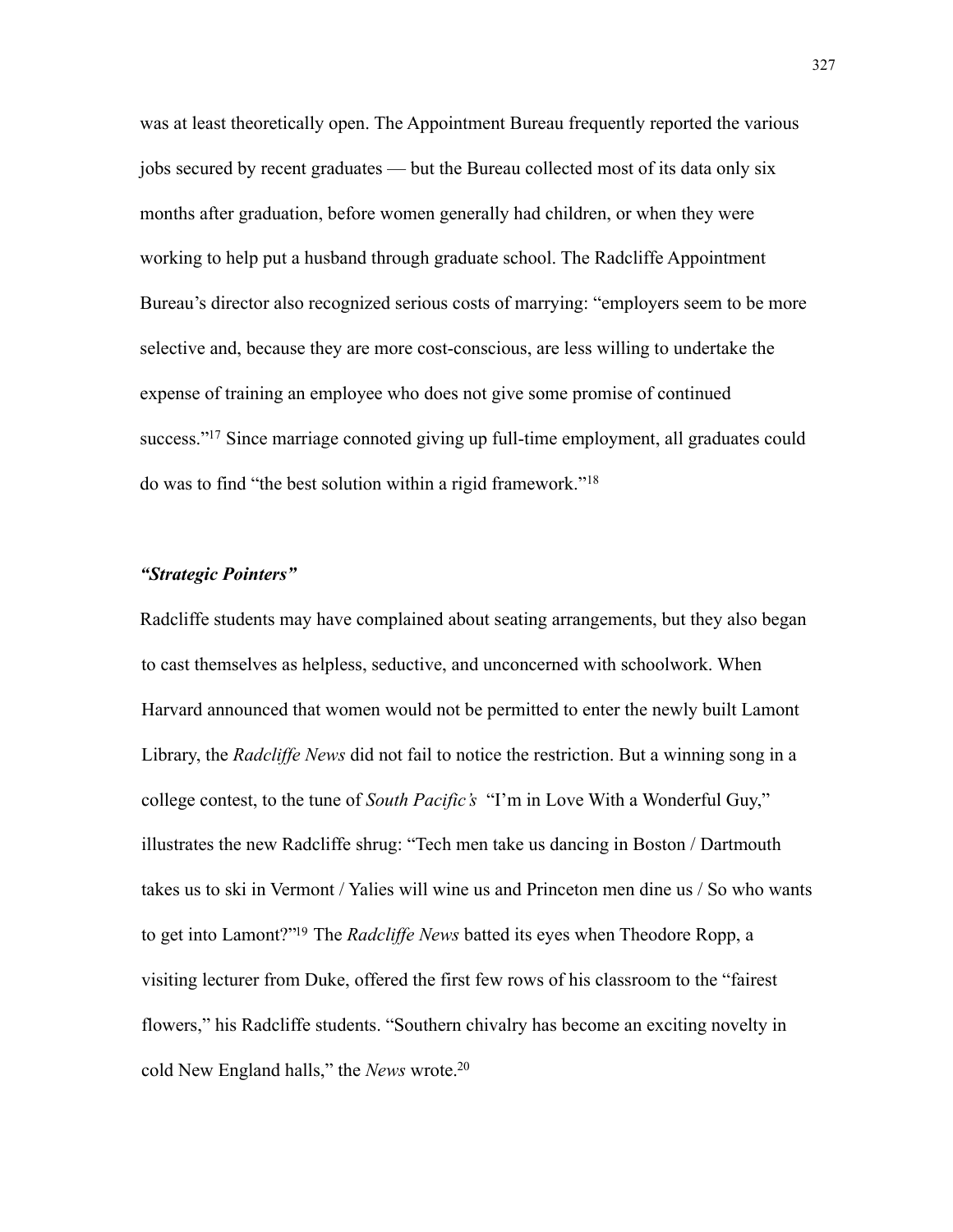It is hard to tell whether the women genuinely giggled and blushed at a professor's patronizing comments, or whether they grinned and bore the leers for the sake of a seat in lecture. Implying that the library was merely a venue to meet men--or, as the 1947 freshman issue of the *Radcliffe News* suggests, that classes were merely "date bureaus"--could have been a coping mechanism for discrimination.<sup>21</sup> Barnard sociologist Mirra Komarovsky's research in the 1940s and early 1950s showed that half of her surveyed pool of female undergraduates purposefully hid their intellectualism on dates and in school so men would like them. [22](#page-18-0) Perhaps Radcliffe students were following the advice of elders like Barnard dean Millicent McIntosh, a guest on the NBC Lecture Hall on November 14, 1953: "I think one of the mistakes that young women who have been to college make is to expect to change their environment immediately to suit their own needs. . . . she can gradually win over her husband to giving her more freedom and more opportunity to pursue her own interests if she is sympathetic and tactful and does it gradually."[23](#page-18-1) Rather than challenging an entire paradigm of gender roles, women searched vigorously for that "best solution within a rigid framework."

This search led Radcliffe students to pound home the importance of conspicuous femininity. In 1947 the *Radcliffe News*, "as a result of many requests," began a column to announce student engagements.["24](#page-18-2) The Radcliffe handbook warned against wearing slacks, shorts, or blue jeans. "We know that beauty is only skin deep, but you don't have to look as though you lived only for things of the mind," the student handbook counseled. "Radcliffe girls ought to look like ladies; it is imperative that they be recognized as girls.["25](#page-18-3) When students competed in the *Crimson*'s annual "Miss Radcliffe" contest, the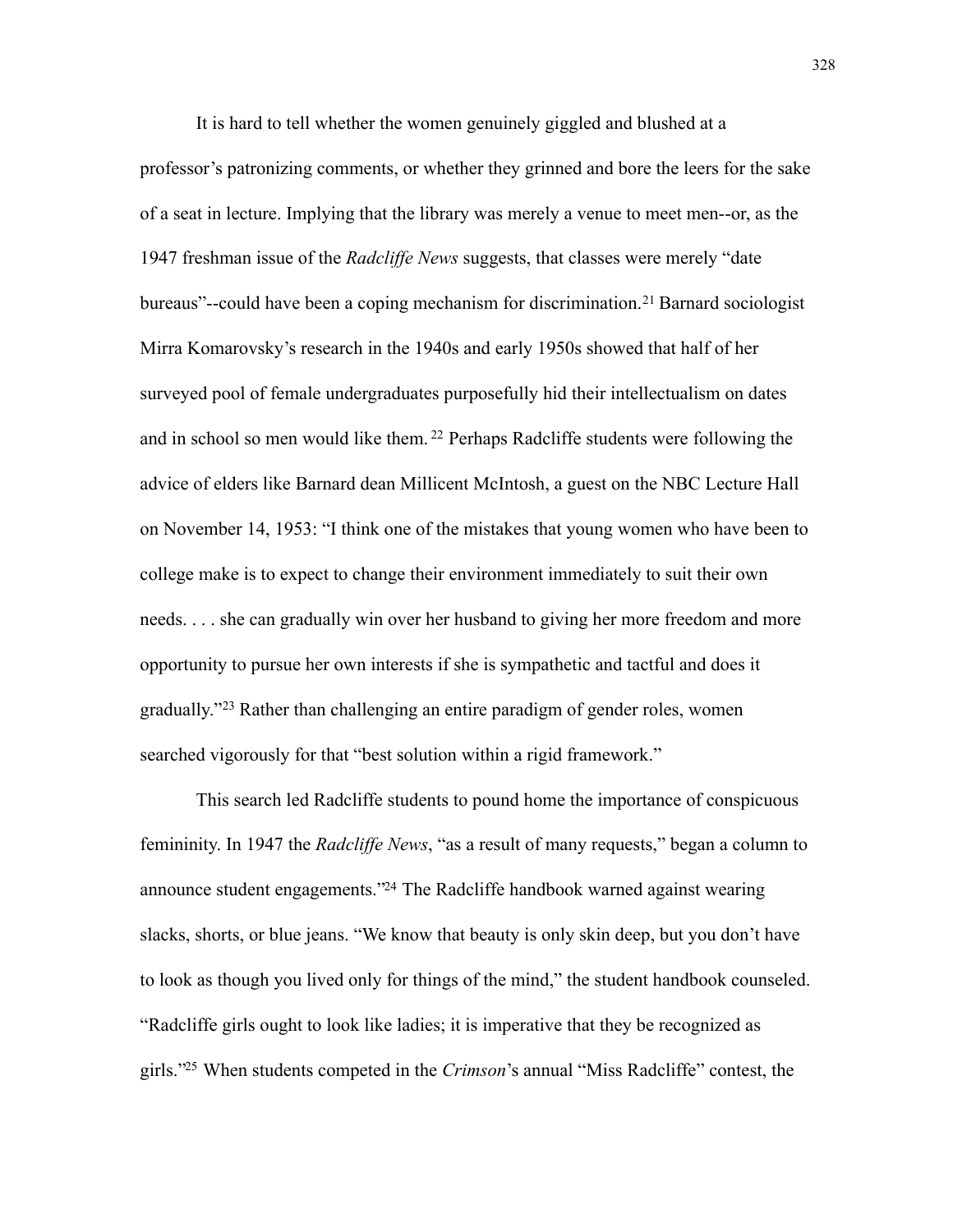goal seemed to be to change Radcliffe's image: "Socially, the 'did she go to Radcliffe or did a horse step on her face' is old hat, and 'why I would have guessed Wellesley' is the Harvard man's left handed compliment which we have learned to accept with good grace," the 1953 yearbook cheered.<sup>26</sup> Hyperfemininity was a way to attract attention and to gain acceptance and importance in the social community.

Indeed, the approach granted "feminine" women access to a previously all-male world and integrated them into the social world of Harvard. Suddenly, after "years of sneers," Harvard men were finding Radcliffe women attractive. "Former Aesthetic Nonentities Now Charm Harvard Eyes" read the headline of the full-page *Crimson* story on 'Cliffe beauty in 1951[.27](#page-18-5) Harvard men also found it easier to scoff at women's academic success, claiming that they were intellectual lightweights; women feverishly and blindly copied down every single word a professor uttered, Harvard men claimed, implying that women lacked the acute analysis necessary to discern truly important information. In a 1960 *Harvard Alumni Bulletin* story, Mark H. Alcott 1961 wrote a wry column about "galloping feminism" at Radcliffe, suggesting how women sneakily "infiltrated" their way into clubhouses without the men realizing it.[28](#page-18-6) Men felt less threatened by "feminine" women in their midst--a crucial ingredient to the later merger of extracurricular activities.

### *A Delicate Balance*

But Radcliffe students, with their tradition of intellectualism, tried to maintain a balance between books and boys. In 1952, the college yearbook said that Radcliffe represented a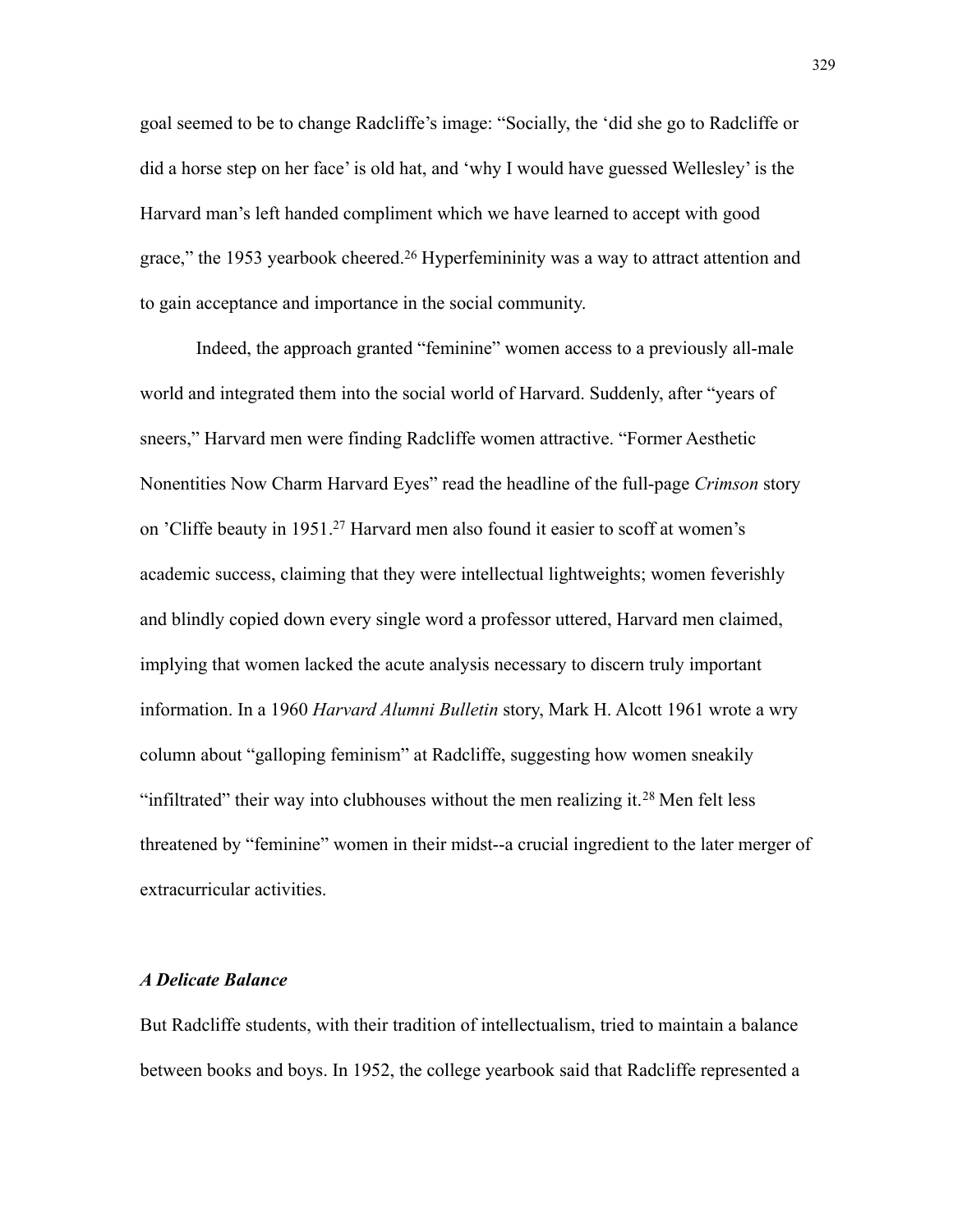perfect blend of the two.[29](#page-18-7) The 1954 edition explained, "This more than slight bluestocking interest in the intellectual is ridiculed . . . but it is this interest that brought us here, and we intend to get our stockingsfull."[30](#page-18-8) Indeed, there were some Radcliffe students who attempted to maintain their individuality and spurned affectations with their "green book bags, uncombed tresses [and] lipstick-less faces," though these "grinds" were often mocked. [31](#page-18-9) More often, female students dressed with care, but tried not to let fashion consume their lives. The yearbook pointed out, "Where else but Radcliffe would a girl in high heels, hat and fur coat be seen on a bicycle?"<sup>32</sup> This double identity led one Harvard professor to tell *Mademoiselle* magazine: "The Radcliffe girl carries feminism and femininity in almost equal balance. It's enough to upset anybody.["33](#page-18-11)

Radcliffe students were in a double bind: they would betray their intellectual tradition if they did not get their "stockingsful" of education, but both men and women measured the success of female students within a domestic context. [34](#page-18-12) When author Rona Jaffe wrote her first successful book, *The Best of Everything*, the Radcliffe newspaper called the unmarried author "Miss Lonelyheart" and suggested that her smash hit had reaped the greatest reward, a slew of potential fiancés: "Big brown eyes, a Radcliffe degree, and a novel worth a speculated \$150,000 have succeeded in projecting this selfstyled 'bachelor girl' into a land of leisurely success and a daily tide of marriage proposals.["35](#page-18-13) A headline in the *Crimson*, "'Cliffedweller Dwelling at Kirkland House Shatters Precedent with Dean's Approval," sounds like glass-ceiling breaking rhetoric, but actually accompanies a story about Dorothea Hanson, an undergraduate who married a House administrator. "'I was going to teach when I got out of college,' the pretty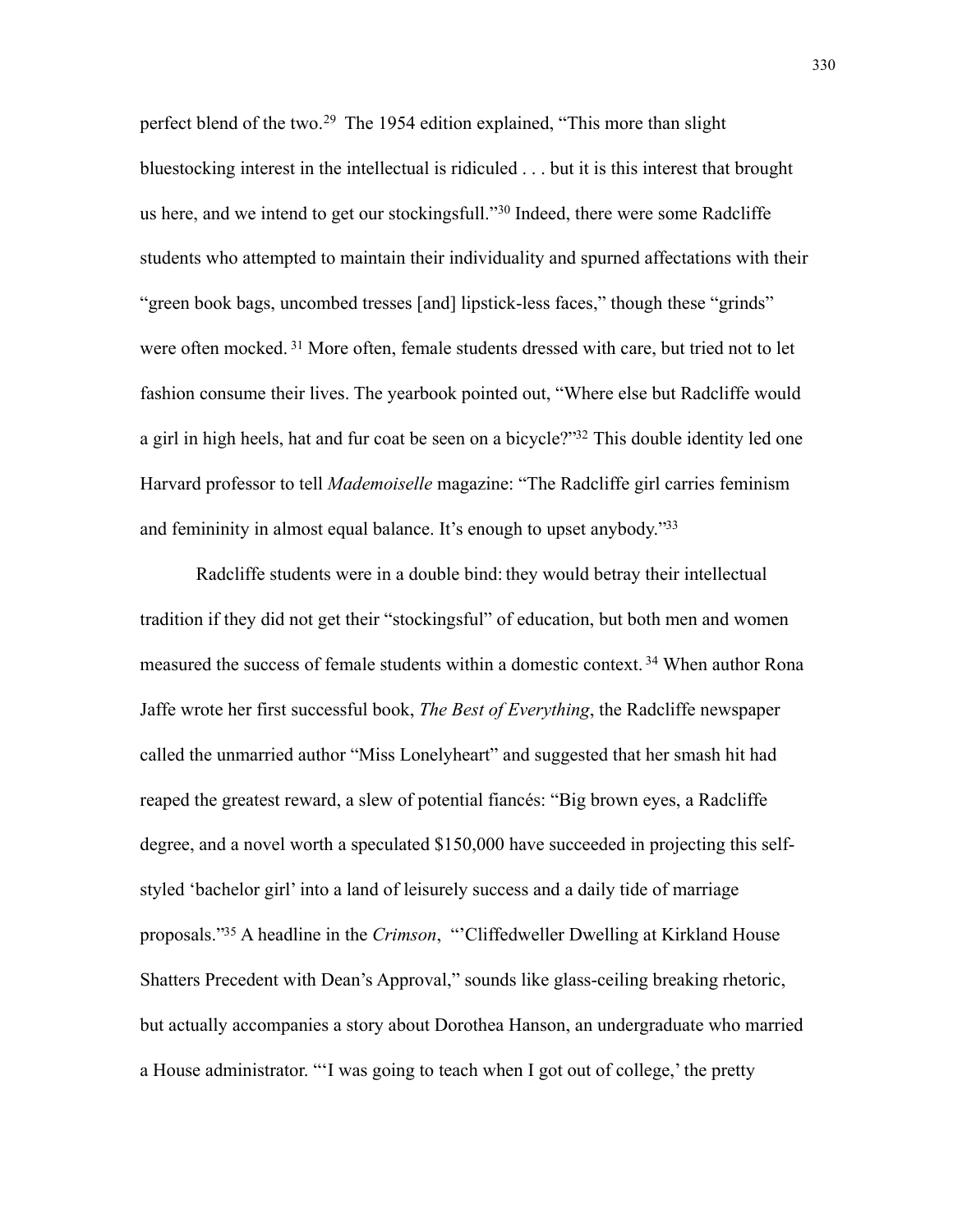Radcliffe girl said yesterday. 'But now I guess I'll just be a Kirkland House housewife'.<sup>"36</sup> The Harvard administration also emphasized the degree to which women were "taking over" the campus. "I have been told that three out of every four Radcliffe graduates marry Harvard men," Harvard president Nathan M. Pusey 1928 said in 1953. "If this continues it is clear that it is only a question of time until Radcliffe takes over Harvard. Here is infiltration indeed."<sup>37</sup> The community conflated "infiltration," or social integration, with equality, and such eliding allowed women to see themselves "on solid middle ground."

In 1957 Harvard and Radcliffe agreed to allow joint extracurricular activities, a move previously stalled by Radcliffe administrators who feared that women would lose their sense of Radcliffe identity without separate activities. But many students were pulled toward Harvard; men's activities were more exciting, representing more opportunity and freedom. Why work for the *Radcliffe News* when you could write for the better funded, better respected, and more widely distributed *Harvard Crimson*? "If you were any good at all, then you didn't work for the *Radcliffe News*, you worked for *The Crimson*," recalled Caroline G. Darst 1960.[38](#page-19-1) With restrictions lifted, the *Radcliffe Yearbook* folded, and its staff joined the men at the *Harvard Yearbook*. The newly merged activities were proclaimed as entirely progressive: when WHRB allowed a female announcer on the air for the first time, *Harvard Alumni Bulletin* undergraduate columnist Mark Alcott proclaimed that man's "will to resist has gone." He concluded his article with the cheeky, if prophetic, "one can only hope that when the millenium [*sic*] comes and the two noble institutions become one, they will let us call it Harvard, rather than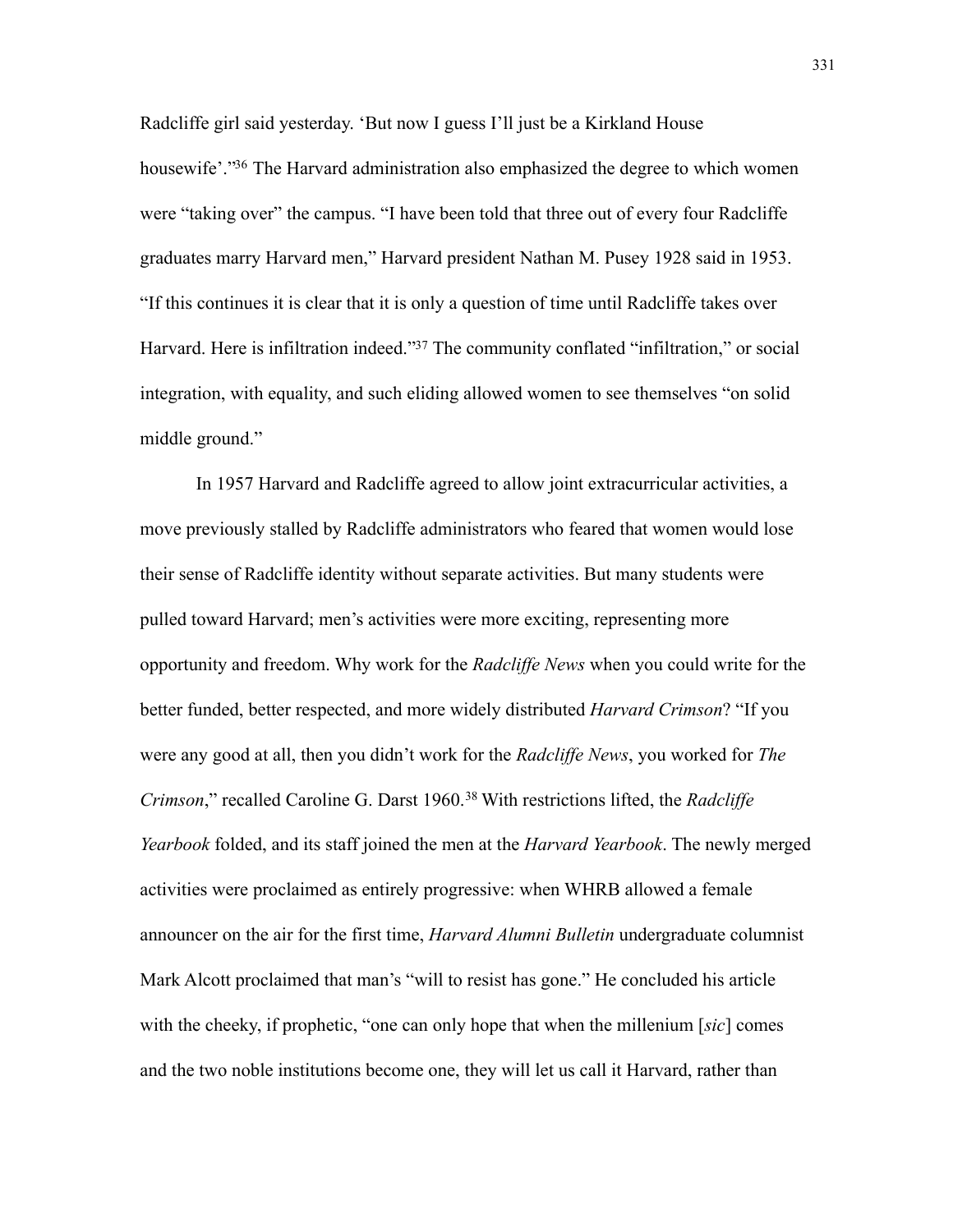Radcliffe, University.["39](#page-19-2) A *Crimson* photo feature similarly tried to suggest that, although women are "usually denied equality," the "`Cliffe girls play significant roles in College clubs." The page pictures two Radcliffe students playing with children, two students portraying brides in *Trial by Jury*, and two others singing and dancing; a final picture shows that "a few work for us" at the *Crimson*. [40](#page-19-3) What a perfect encapsulation of "integration" in the 1950s: describing social "merger" in terms of women in sexsegregated functions--and calling *that* equality.

#### *Rowboats and Battleships*

These contradictions did not elude some Radcliffe observers, including students who felt there was greater strength in separatism. Throughout the 1950s, some students saw value in single-sex activities. The *Crimson* and the *Radcliffe News,* for example, discussed merger in 1952. "A battleship has a large deck, and there may be room yet. Besides, while one can always be the captain of an independent rowboat, there always will be storms, and the bigger the ship, the more comfortable the going," *Crimson* president Philip Cronin 1953 offered.<sup>41</sup> But *News* editor Patricia Arens ultimately declined the union after her demands for significant editorial control were denied. Recognizing the inferior status available for women in a Harvard organization, Arens planned to retort to Cronin that "an independent row boat is better than the lower deck of a battleship.["42](#page-19-5) The leaders of Radio Radcliffe grappled over whether to merge with WHRB, which had recently moved to the FM dial and offered more reliable broadcasting. "To merge would probably mean the end of any individuality . . . maybe I'm just biased, but it really would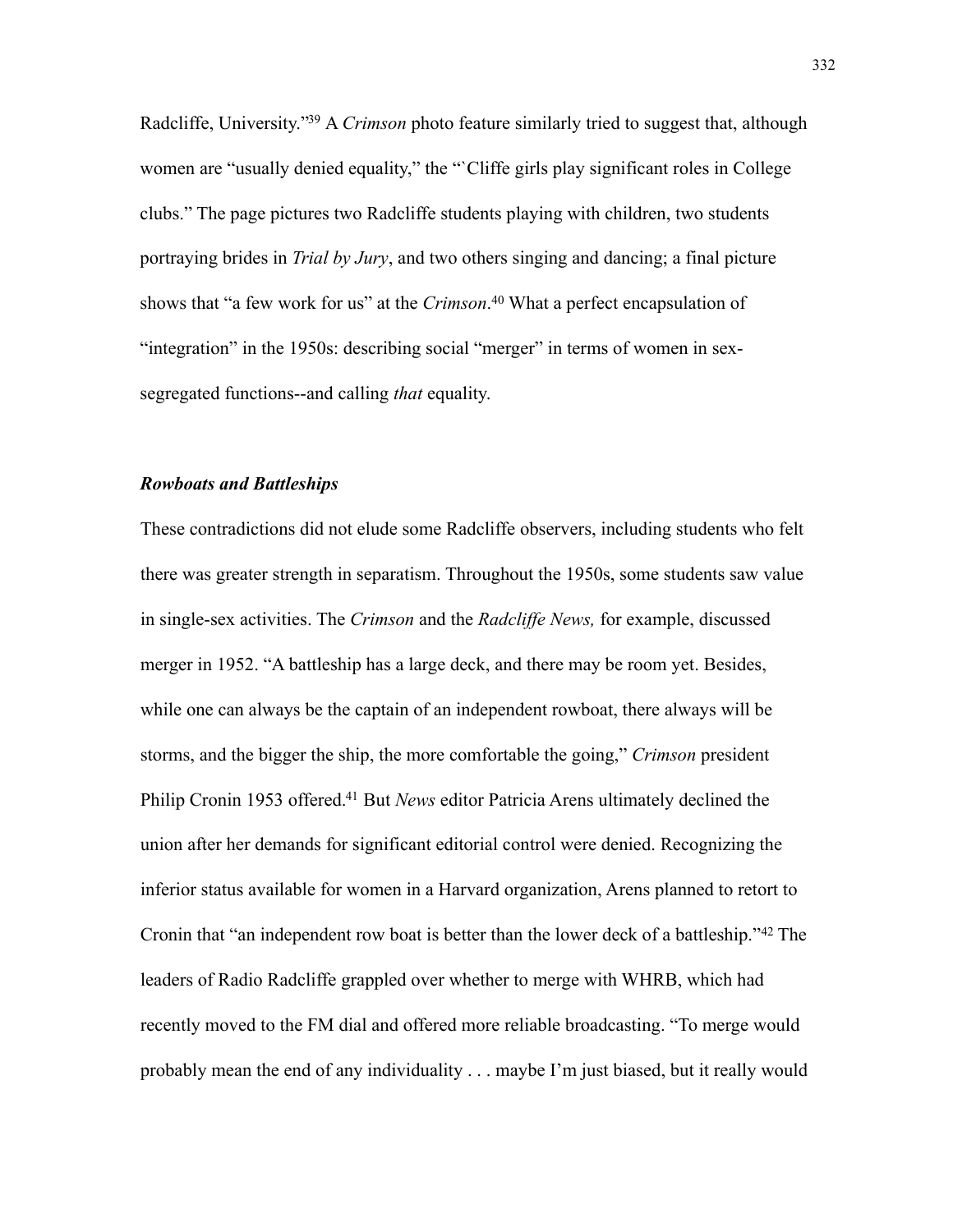take the spirit out of R2 if it became only part of WHRB," one student wrote to the Radio Radcliffe president in 1957.<sup>43</sup> "Unless a miracle does occur before I graduate next year, one of Radcliffe's few remaining claims to identity has vanished," wrote another in the club comment book[.44](#page-19-7) Although they were never specific about the value of separatism, students articulated a concern about an intangible "spirit" or "identity" placed in jeopardy by the mergers.

Once groups did begin to unite, *News* writers wondered where that independent spirit, once associated with the entire college, went. "Perhaps the pride went with the struggle," lamented one columnist, noting that the student body no longer knew the words to Radcliffe songs but sang Harvard tunes with "great gusto." "Did the fall come with complacency?["45](#page-19-8) The editors of the *Radcliffe News*, witnessing club after Radcliffe club fold as its members joined with Harvard, asked former Radcliffe president Ada Comstock her thoughts on the developments. "Fortunate insofar as it gives our students the opportunity of working on projects of greater magnitude . . . unfortunate if it makes it less easy for Radcliffe students to show initiative and carry responsibility," Comstock replied in comments reprinted by the newspaper. "I should be sorry if the characteristic post for a Radcliffe woman in a Harvard-Radcliffe organization was that of assistant secretary.["46](#page-19-9) But indeed that is what happened. Some boasted that the *Harvard Yearbook* in 1958 became the first Harvard publication to elect a woman to its executive board, but the two female officers of 1959 held glorified secretarial positions: head of publicity and clerk to the corporation[.47](#page-19-10) *News* writers recognized the false sense of equality achieved by Radcliffe students.[48](#page-19-11) The *News* editor wrote a column for the *Radcliffe Quarterly*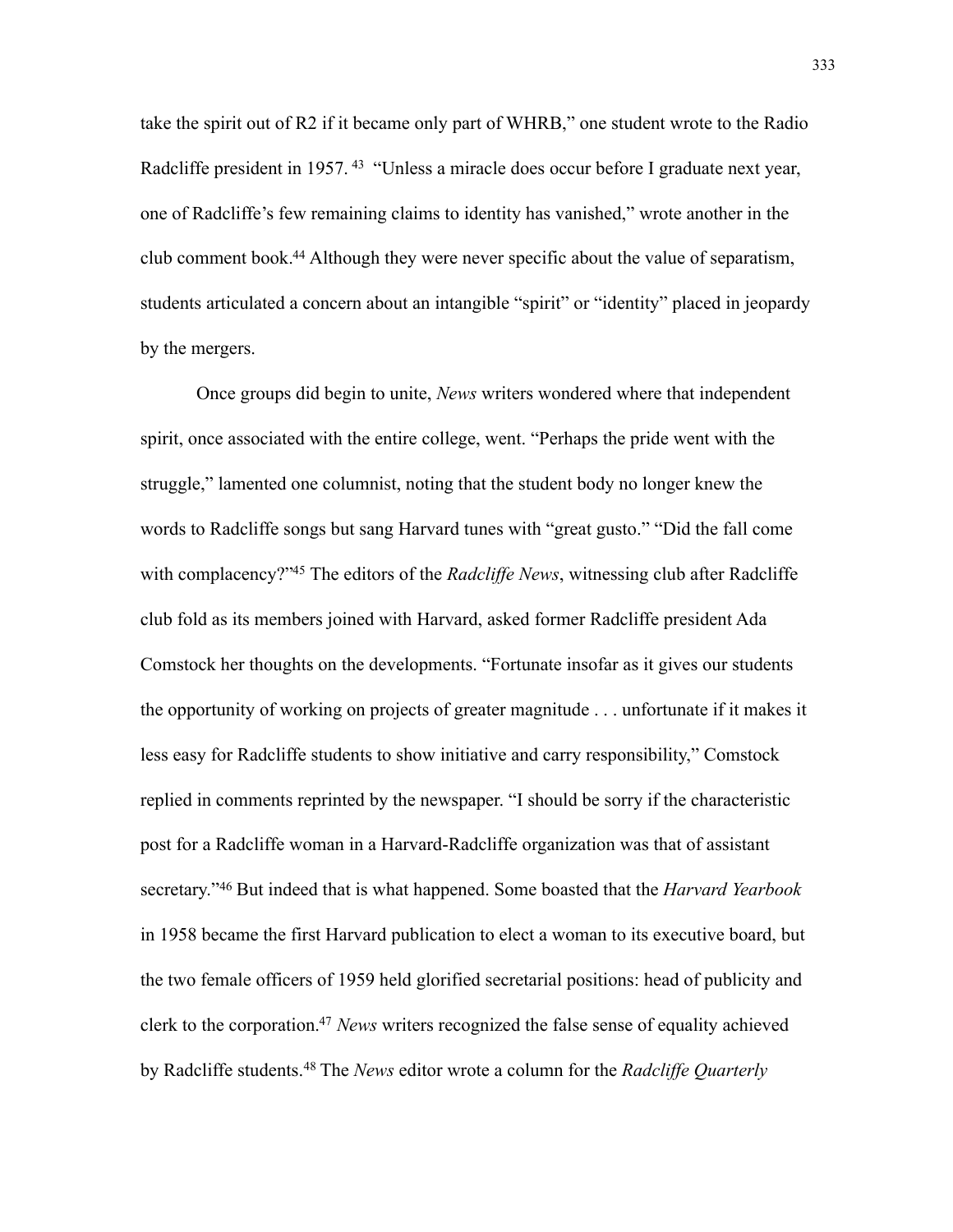about the change: "Harvard has no place in its social system for women except as the invited guests of its men. . . . Moreover, the overpowering discrepancy in numbers places a Radcliffe candidate for office or simply for membership in a merged club at a decided disadvantage." [49](#page-19-12) This private and public outrage at the status of the integrated, inferior Radcliffe woman represents a protofeminist impulse in the late 1950s, but not enough to keep the newspaper alive. The student body voted to make subscriptions no longer compulsory, cutting into the *News*' budget. Its editors tried to sustain the operation under a new name, the *Percussion*, and aimed to "engender a spirit of liveliness and interest and to counteract the current Radcliffe apathy.["50](#page-19-13) But the *Percussion* too folded, in 1959.

Being a student at Radcliffe after 1943 meant negotiating two impulses: the feminist and the feminine. "Feminism," as a term, was fairly out of vogue by World War II, reserved for old-fashioned suffragists. But there was a separatist sentiment, to have "a room of one's own" to develop and grow, that grew out of the ghettoized nature of Eastern women's colleges. When Harvard-Radcliffe transformed into a largely coeducational community after a series of politically slippery negotiations, students struggled to maintain a balance between their bookish, independent roots and the new hyperfemininity sweeping American teenage-dom in the late 1940s and early 1950s. To maintain a strict separatist community would have been too frigid during this period of "togetherness." At the same time, women actively recognized the futility of attempting to secure an equal place at the table. Instead, with cultural directives guiding the way toward domesticity, they schooled themselves in femininity. The subsequent transformation of the Annex bluestocking into the Radcliffe girlfriend disarmed masculine insecurities and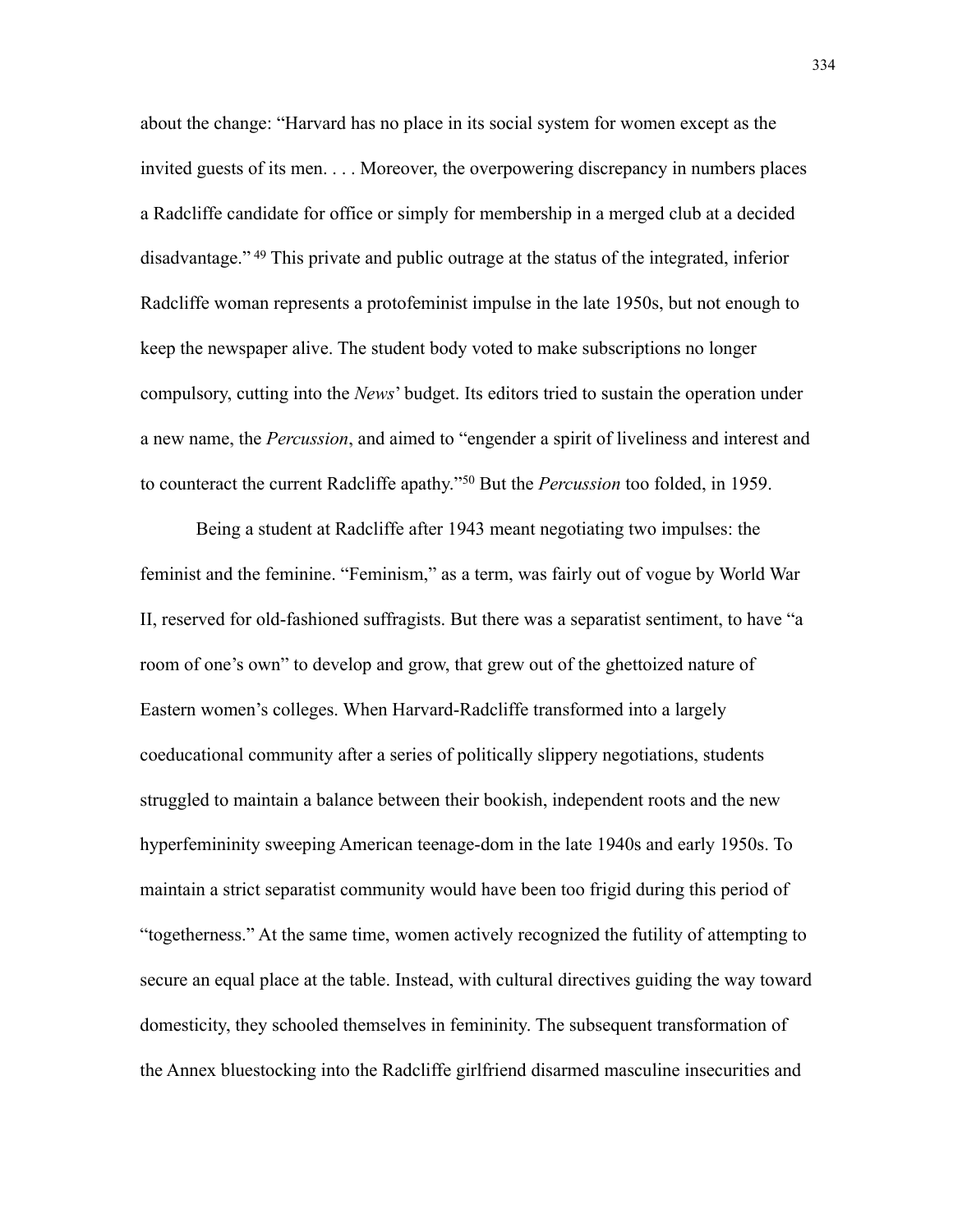ended up providing women access to a once-exclusive community, though the question of status within that community created a rift between separatists and integrationists. The integrationists prevailed at Radcliffe--until the rise of activism reminded women that they were being treated as inferiors and convinced them that things did not need to stay that way.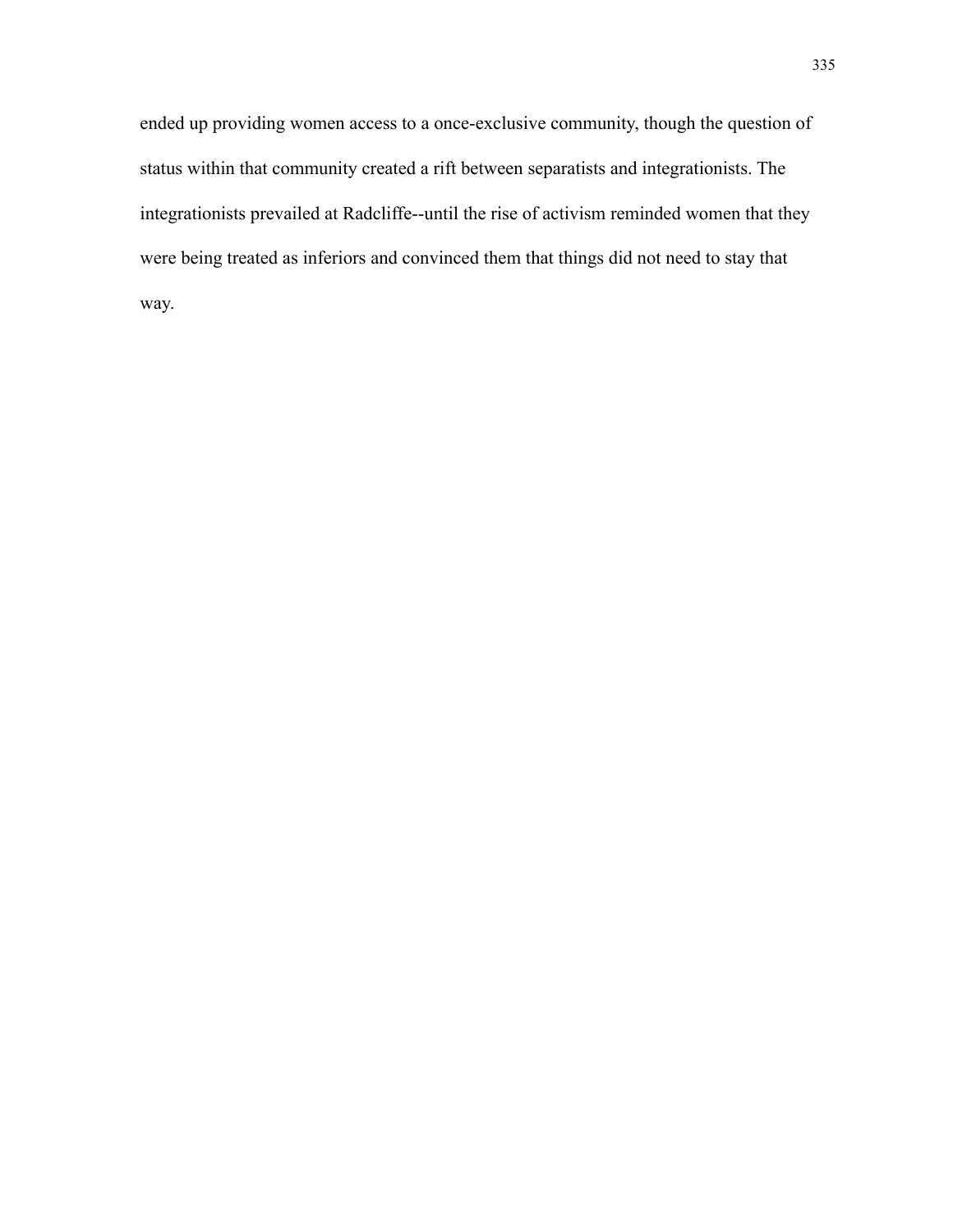Notes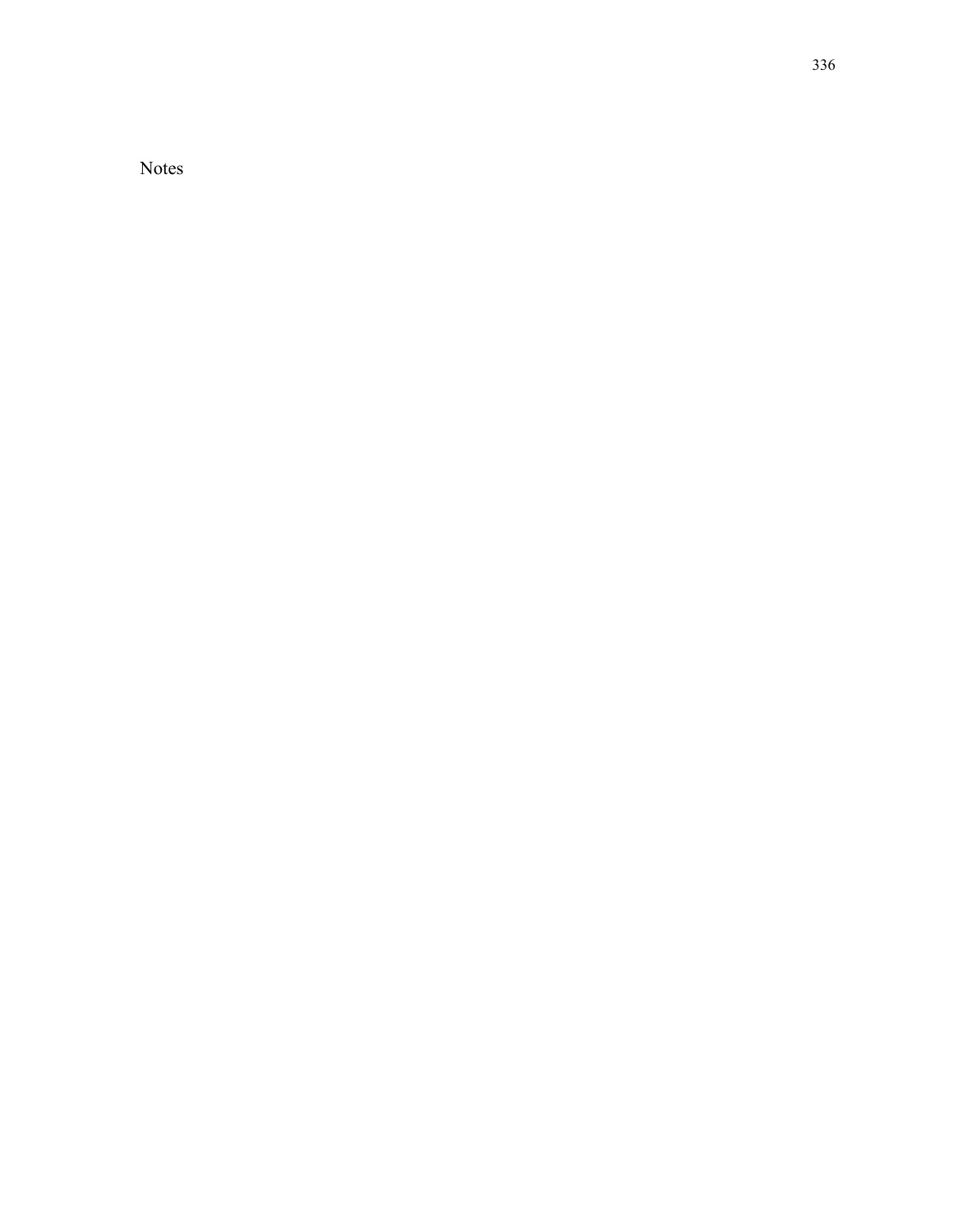<span id="page-16-0"></span>1. It is, of course, tricky to recreate a social landscape. As Helen Lefkowitz Horowitz discusses in *Campus Life*, there are many different kinds of students: grinds, rebels, extracurricular queens. Every student has a different story, and interviewing alumnae about four-decade-old events is not always effective, especially since hindsight often clouds memory. My conclusions stem from an extensive examination of period printed materials; I have focused on public expressions of social attitudes through newspaper and yearbook articles. When I refer to "Radcliffe students," then, I am often allowing newspaper writers to speak for their classmates. Given that my argument discusses women who integrated into Harvard's social sphere, the *Radcliffe News* writers who pursued a separatist activity were even less influenced by these forces, but enough to prove my points amply. My sense of the era has been enriched by limited recollections of alumnae who wrote their memories in reunion books and other published sources. As Alison Lurie's chapter in *My Harvard, My Yale*, demonstrates, diaries may unlock extensive private articulation of frustration during this period. See Helen Lefkowitz Horowitz, *Campus Life: Undergraduate Cultures From the End of the Eighteenth Century to the Present* (New York: Alfred A. Knopf, 1987); Alison Lurie, "Their Harvard" in *My Harvard, My Yale*, ed. Diana Dubois (New York: Random House, 1982). 2. Anne Chisholm, "The Annex and Coeducation," *Radcliffe News* (April 23, 1943), 2. 3. "Radcliffe Is Annoyed," *Radcliffe News*, April 20, 1946, 2.

<span id="page-16-3"></span><span id="page-16-2"></span><span id="page-16-1"></span>4. "Radcliffites Become Harvard D.P.'s," *Radcliffe News,* Oct. 31, 1947, 1.

<span id="page-16-4"></span>5. "Does Joint Instruction Mean No Seats?" ibid., 2.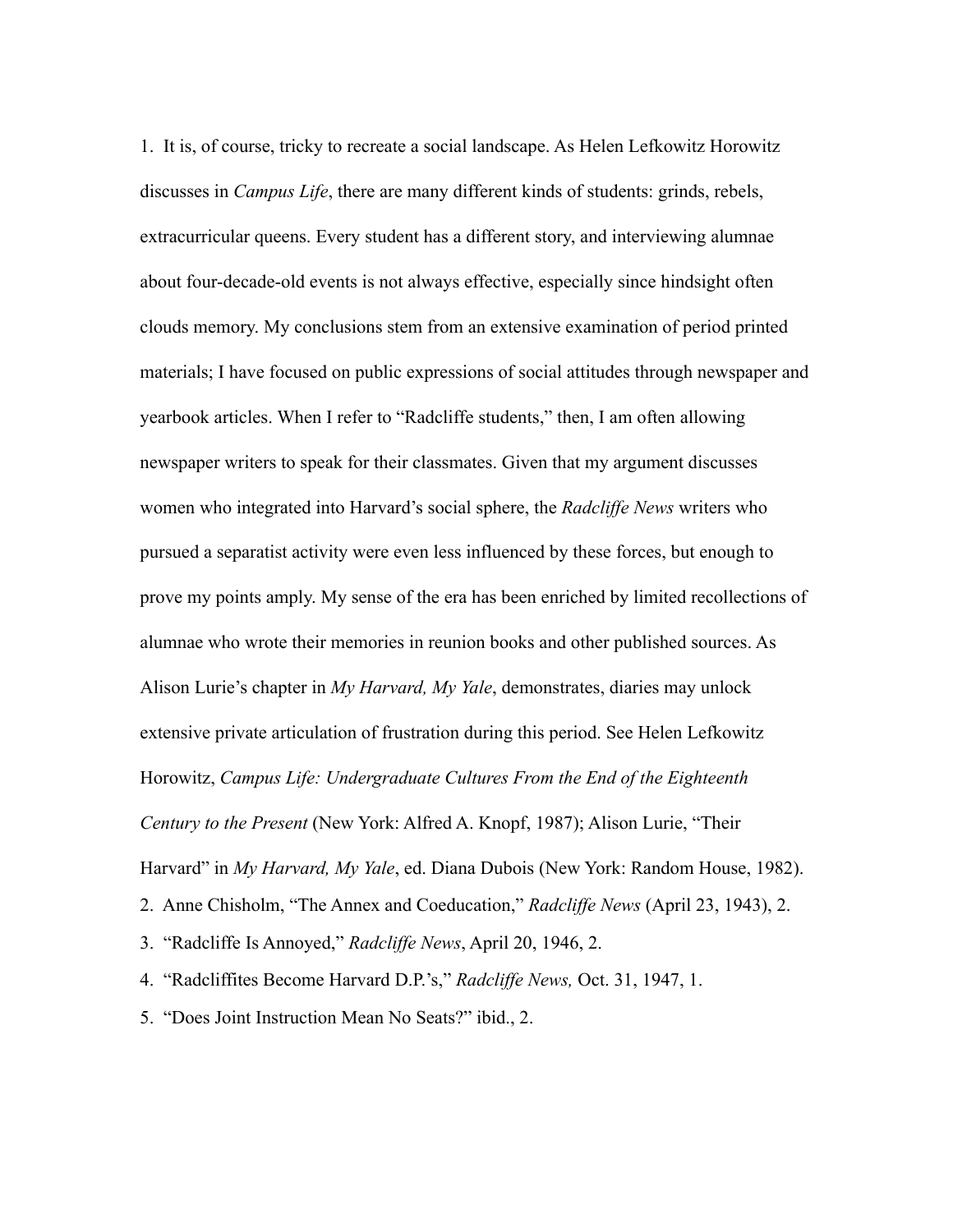<span id="page-17-0"></span>6. "Women Invade Hallowed Territory Via Thorny Path of Coeducation," *Radcliffe News,* Freshman Issue, 1947, 3; "Joint Instruction Flourishes in First Year: Begun During Wartime, Female Invasion Is Here to Stay," *Harvard Crimson*, May 6, 1948, 3. 7. Radcliffe College Council, Minutes, 2 May 1949, Radcliffe College Archives

<span id="page-17-1"></span>[hereafter, RCA].

<span id="page-17-2"></span>8. Ann Ginsburgh, "Law School Advances Traditional Arguments for Refusal of Women," *Radcliffe News,* Nov. 2, 1945, 1.

<span id="page-17-3"></span>9. For a period polemic against spinsters, see Ferdinand Lundberg and Marynia F.

Farnham, *Modern Woman: The Lost Sex* (New York: Harper & Brothers, 1947); for

commentary, see Elaine Tyler May, *Homeward Bound: American Families During the* 

*Cold War Era* (New York: Basic Books, 1988), 94-95.

<span id="page-17-4"></span>10. "Ten Years Later: A Statistical Report on the Class of 1948," *Radcliffe Quarterly* 42,

- no. 3 (Aug. 1958): 22.
- <span id="page-17-5"></span>11. *Radcliffe Yearbook, 1955*, 75.
- <span id="page-17-6"></span>12. May, *Homeward Bound,* 107.
- <span id="page-17-7"></span>13. "Ten Years Later," 23.
- <span id="page-17-8"></span>14. Jean Darling Peale, "Carving a Niche," *Harvard Crimson*, June 5, 1984, 13.

<span id="page-17-9"></span>15. Wilbur K. Jordan, Opening of college speech, Sept. 28, 1949, WKJ Papers, RCA.

- <span id="page-17-10"></span>16. *Radcliffe Yearbook, 1955*, 75.
- <span id="page-17-11"></span>17. Wilbur K. Jordan, *Reports of Officers Issue, 1957-58*, 73.
- <span id="page-17-12"></span>18. Wilbur K. Jordan, *Reports of Officers Issue, 1959-60*, 64.
- <span id="page-17-13"></span>19. "We're the Girls," *Radcliffe Student Handbook, 1952-53*, 108.
- <span id="page-17-14"></span>20. "Radcliffites Become Harvard D.P.'s" 1.
- <span id="page-17-15"></span>21. "Women Invade Hallowed Territory," 3.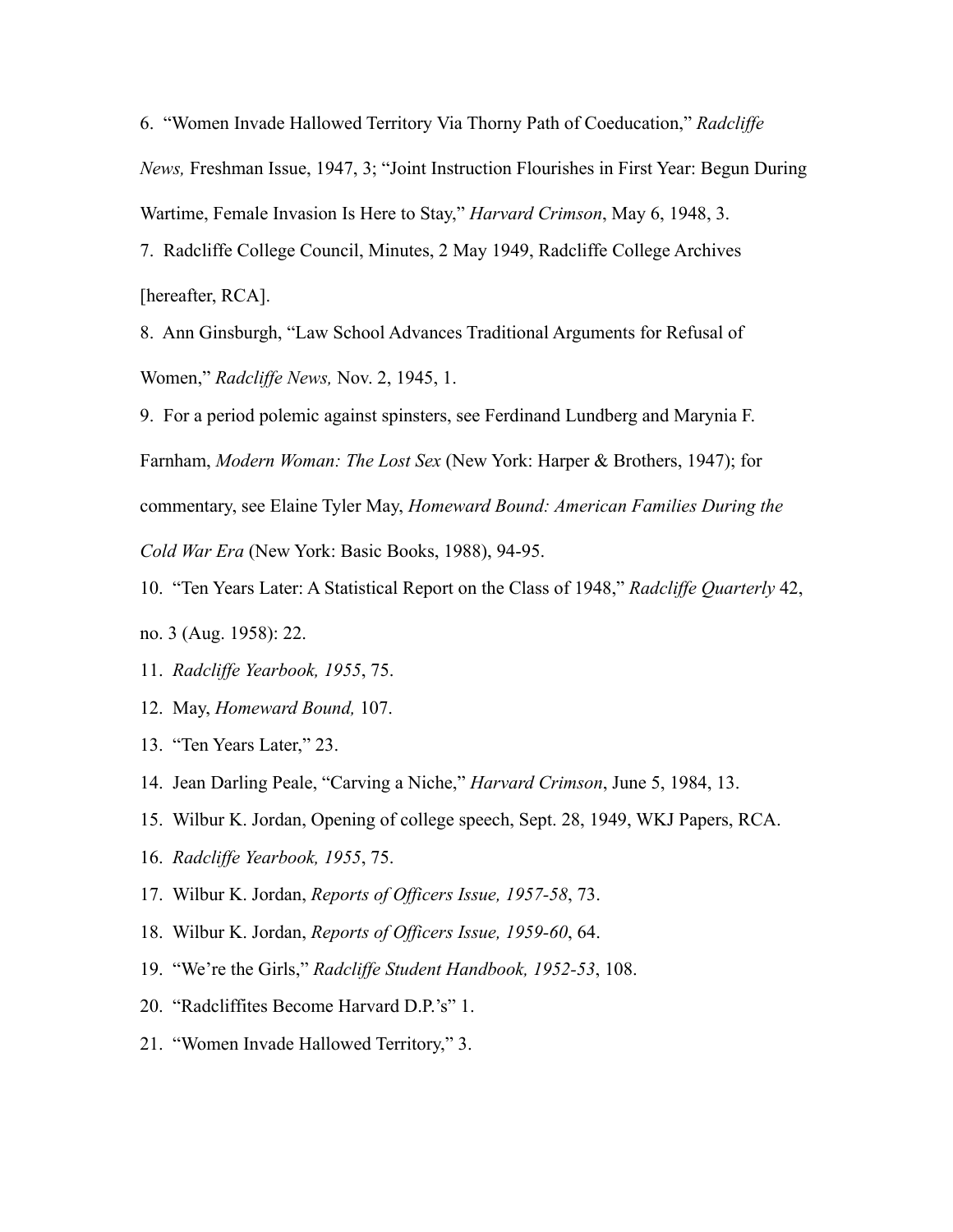<span id="page-18-0"></span>22. Mirra Komarovsky, "Cultural Contradictions and Sex Roles," *American Journal of Sociology* 52 (Nov. 1946): 184-89.

<span id="page-18-1"></span>23. Millicent Carey McIntosh, Transcript of NBC Lecture Hall (1953), Millicent

McIntosh Papers, Barnard College Archives, New York City.

<span id="page-18-2"></span>24. "Column To Announce Radcliffe Engagements Inaugurated by NEWS," *Radcliffe* 

*News*, Feb. 28, 1947, 3.

<span id="page-18-3"></span>25. *Radcliffe Student Handbook, 1950-51*, 100.

<span id="page-18-4"></span>26. *Radcliffe Yearbook, 1953*, 65.

<span id="page-18-5"></span>27. Stephen O. Saxe, "Radcliffe Survives Years of Sneers," *Harvard Crimson*, June 20, 1951, 3.

<span id="page-18-6"></span>28. Mark H. Alcott, "The Challenges and Rewards of Galloping Feminism," *Harvard Alumni Bulletin* (5 March 1960), "Gender at the Gates" Display files, HUA.

<span id="page-18-7"></span>29. *Radcliffe Yearbook, 1952*, 7.

<span id="page-18-8"></span>30. *Radcliffe Yearbook, 1954*, 23.

<span id="page-18-9"></span>31. Janet Ross and Hope Mourousas, "Fadcliffe," *Radcliffe News*, Oct. 5, 1957, 2.

<span id="page-18-10"></span>32. *Radcliffe Yearbook, 1954*, 18.

<span id="page-18-11"></span>33. Nancy Lynch, "Radcliffe College," *Mademoiselle* (Oct. 1951), 6, "History

(1950-59)" file, RCA.

<span id="page-18-12"></span>34. Wini Breines discusses the sociological perspective of the "double bind": "boys and girls were formally treated as equals in the midst of a tendency toward increased

differentiation of their future roles." Winifred Breines, *Young, White and Miserable* 

(Boston: Beacon Press, 1992), 34-36.

<span id="page-18-13"></span>35. "Miss Lonelyheart," *Percussion* [Radcliffe student publication] (Feb. 6, 1959), 3.

<span id="page-18-14"></span>36. "'Cliffedweller Dwelling at Kirkland House Shatters Precedent with Dean's

Approval," *Harvard Crimson*, Sept. 29, 1950, 1.